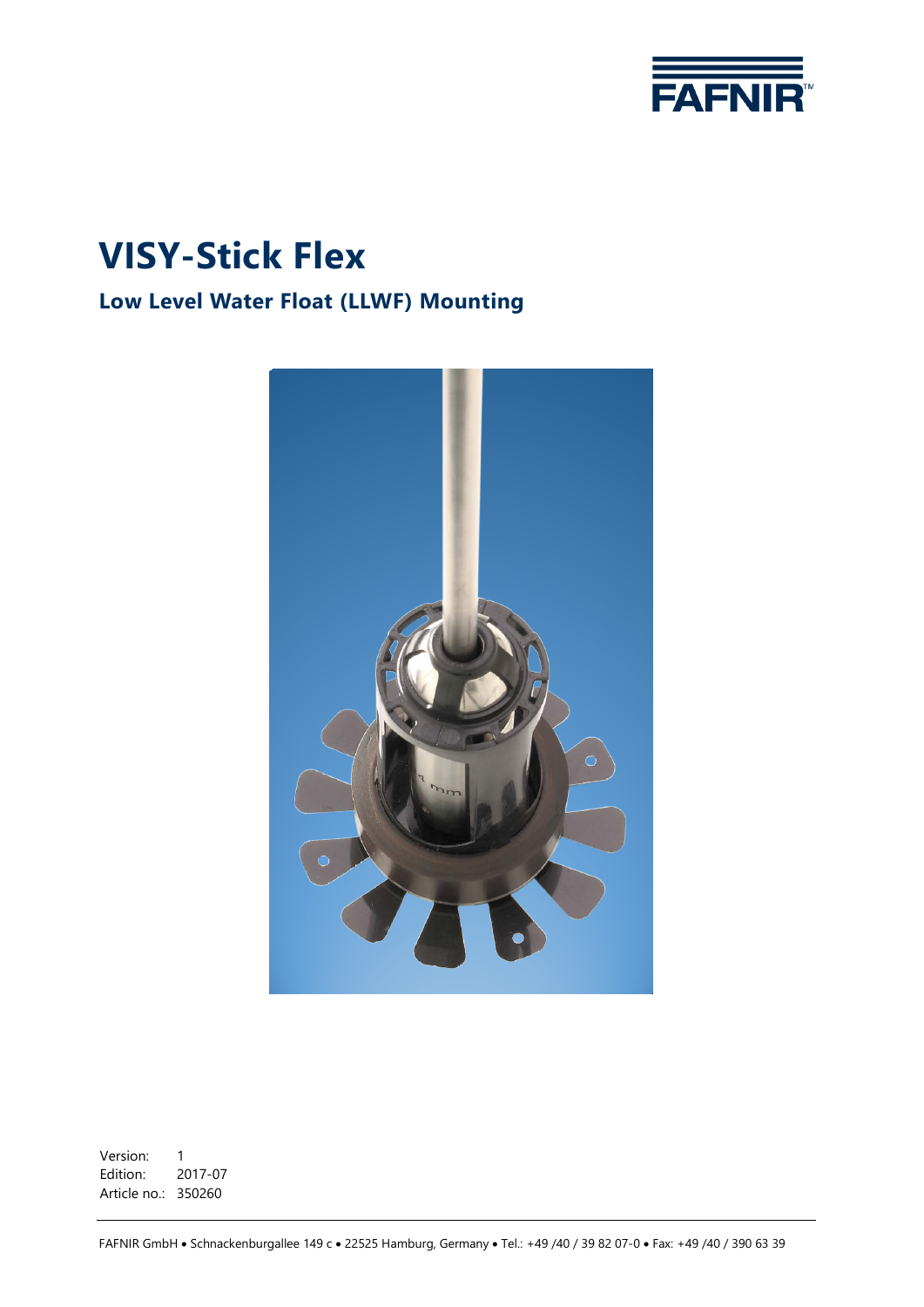

# **Table of Contents**

| 1              |                                                         |
|----------------|---------------------------------------------------------|
| $\overline{2}$ |                                                         |
| 3              |                                                         |
| 4              |                                                         |
| 5              |                                                         |
| 6              | Water Float Replacement for storage tank fuel change 6  |
| $\overline{7}$ | Installation and Removal of the VISY-Stick Flex probe 7 |
| 8              |                                                         |
| 9              |                                                         |
| 10             |                                                         |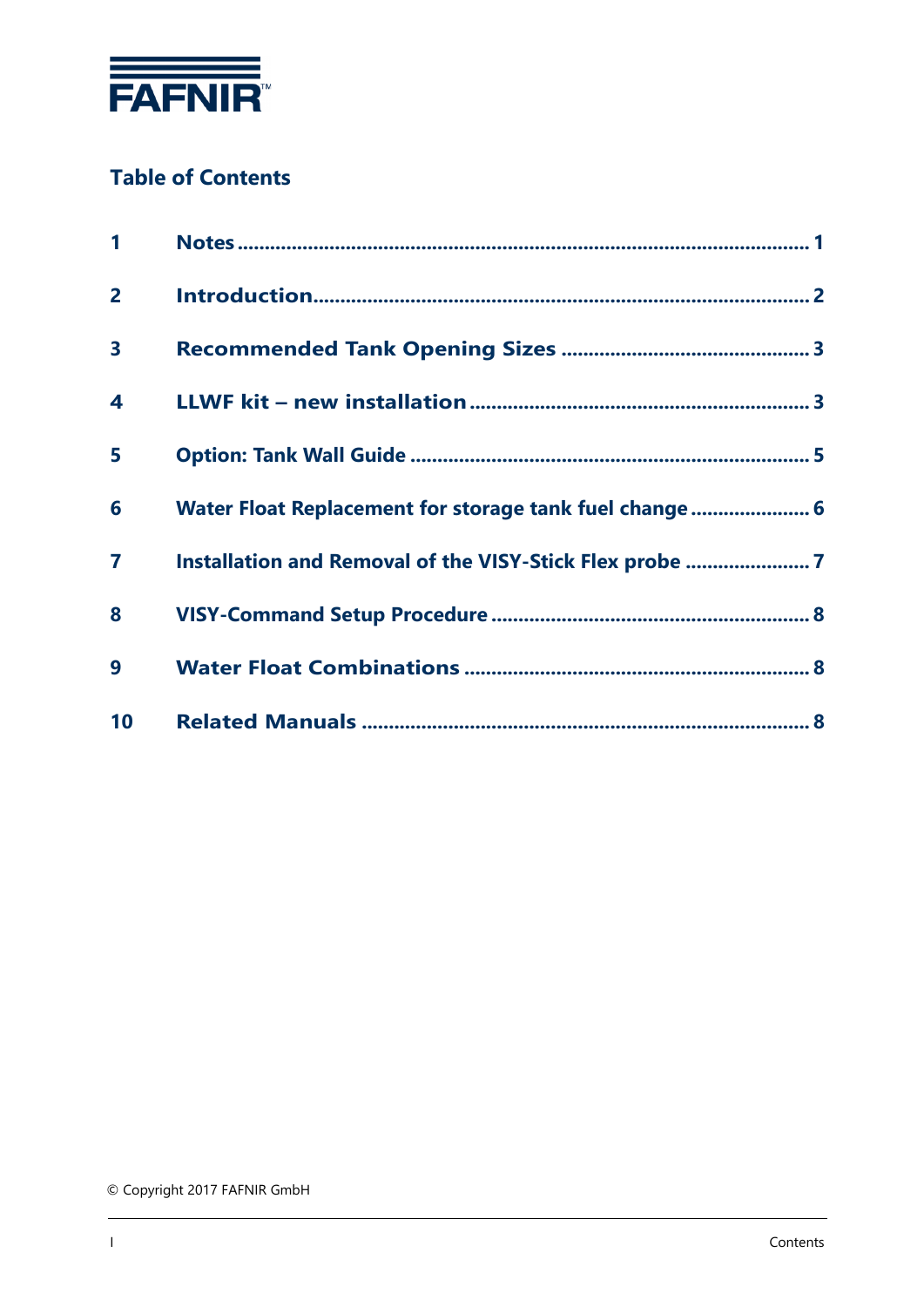

## <span id="page-2-0"></span>**1 Notes**

FAFNIR shall not be liable for errors contained in this publication or for incidental or consequential damages in connection with the furnishing, performance, or use of this publication.

FAFNIR reserves the right to change system options or features, or the information contained in this publication.

This publication contains proprietary information which is protected by copyright. All rights reserved. No part of this publication may be photocopied, reproduced, or translated to another language without the prior written consent of FAFNIR.

Contact Technical Support for additional troubleshooting information at +49 / 40 / 398207-0.

#### **Damaged Goods / Lost Equipment**

Thoroughly examine all components and units as soon as they are received. If any cartons are damaged or missing, write a complete and detailed description of the damage or shortage on the face of the freight bill. The carrier's agent must verify the damage and sign the description on the freight bill. Refuse only the damaged product, not the entire shipment.

FAFNIR must be notified of any damages and/or shortages within 14 days of receipt of the shipment, as stated in our General Terms and Conditions.

#### **How to**

- 1. Fax Bill of Lading to FAFNIR Customer Service at +49 / 40 / 390 63 39.
- 2. Call FAFNIR Customer Service at +49 / 40 / 398207-0 with the specific part numbers and quantities that were received damaged or lost.
- 3. In case of standard equipment, Service works closely with production facility to have the replacement product shipped as soon as possible. In case of custom-made products, a return shipment of the article is indispensable.
- 4. FAFNIR will NOT be responsible for any compensation when a customer chooses their own carrier.

#### **Return shipment**

FAFNIR Customer Service will inform you about the details of the return shipment.



*Before returning any FAFNIR equipment, the Return Material Authorization (RMA) by the FAFNIR Customer Service is required.*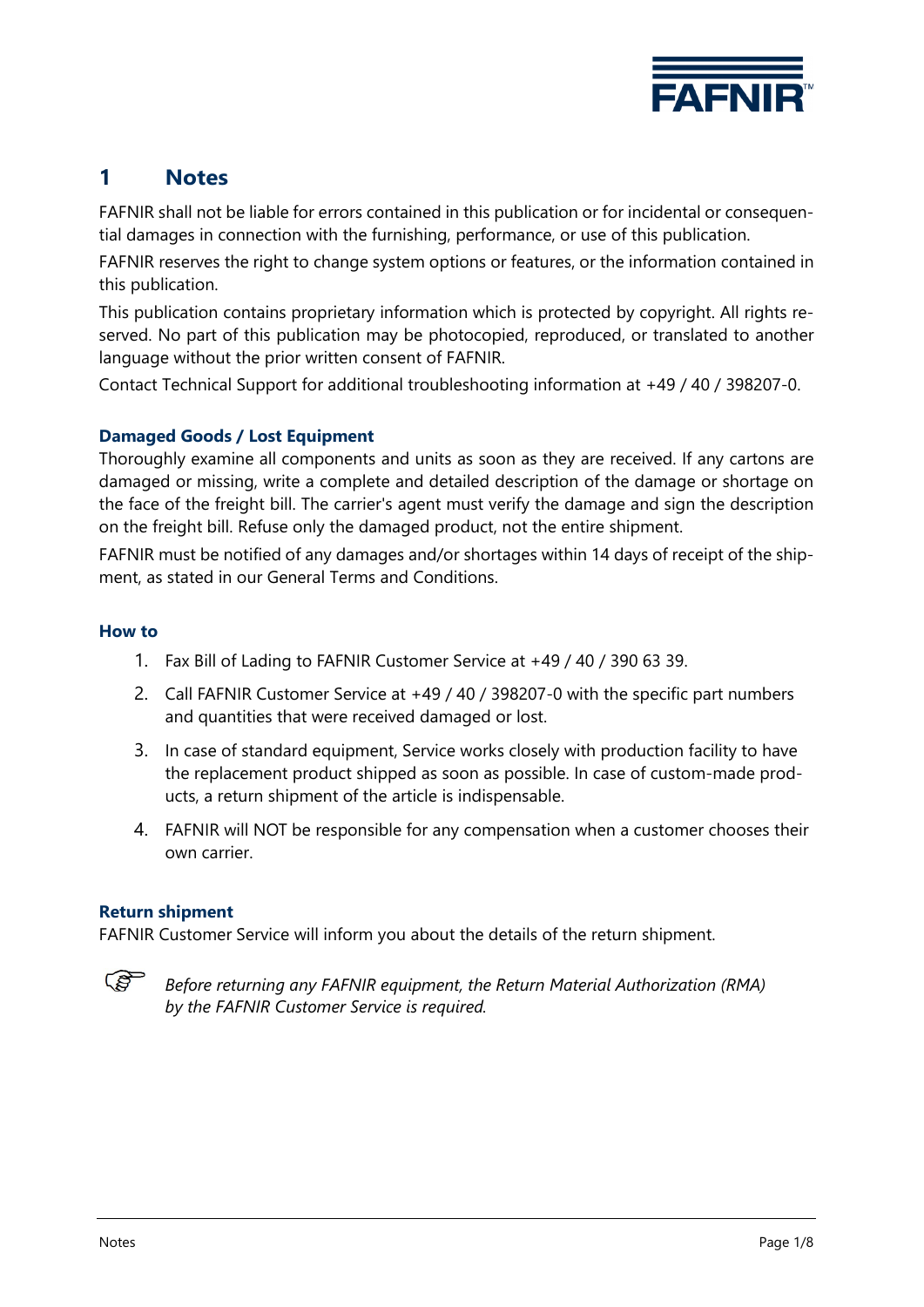

# <span id="page-3-0"></span>**2 Introduction**

The Low Level Water Float (LLWF) is a supplement to the Standard Water Float (response height at approx. 150 mm) for VISY-Stick Flex probes and serves to control the water level from a height of approx. 25 mm.

There are 2 variants of the LLWF available: for petrol/E10 fuel, and for diesel fuel.

This document describes the assembly of the Low Level Water Float (LLWF) on VISY-Stick Flex probes.

The LLWF assembly is possible for 3 installation situations and with 1 option:

#### • **Newly installing the VISY-Stick Flex probe with LLWF**

The LLWF and the VISY-Stick Flex probe are supplied separately for on-site assembly. For details on mounting the LLWF on the probe, please refer to the chapter "*4 [LLWF](#page-4-1)  kit* – *[new installation"](#page-4-1), Page 3*. After mounting the LLWF, the VISY-Stick Flex probe is installed in the tank.

#### • **Retrofitting the LLWF on installed VISY-Stick Flex probes**

There is delivered only the LLWF for mounting on site. For assembly, the VISY-Stick Flex probe must be removed from the tank.

For details on mounting the LLWF on the probe, please refer to the chapter "*4 [LLWF](#page-4-1)  kit* – *[new installation"](#page-4-1), Page 3*. After mounting the LLWF, the VISY-Stick Flex probe is reinstalled in the tank.

#### • **Retrofitting the Water Float and LLWF in case of storage tank fuel change**

For a fuel type change, there is delivered the new Standard Water Float and the Low Level Water Float for mounting on-site. For replacement of the floats, the VISY-Stick Flex probe must be removed from the tank.

For details on replacing the Water Float on the probe, please refer to the chapter "*6* [Water Float Replacement for storage tank fuel change](#page-7-0)*", Page 6*.

For details on mounting the LLWF on the probe, please refer to the chapter "*4 [LLWF](#page-4-1)  kit* – *[new installation"](#page-4-1), Page 3*. After mounting the LLWF, the VISY-Stick Flex probe is installed in the tank.

#### • **Installing the Tank Wall Guide (Option)**

For short distances between the tank wall and the probe tube, the Tank Wall Guide can optionally be installed to prevent the magnet of the probe from sticking to the side of the tank wall (e. g. in a riser).

For details on mounting the Tank Wall Guide, please refer to the chapter "*[5](#page-6-0)* [Option:](#page-6-0)  [Tank Wall Guide](#page-6-0)*", Page 5*. After mounting the LLWF, the VISY-Stick Flex probe is installed in the tank.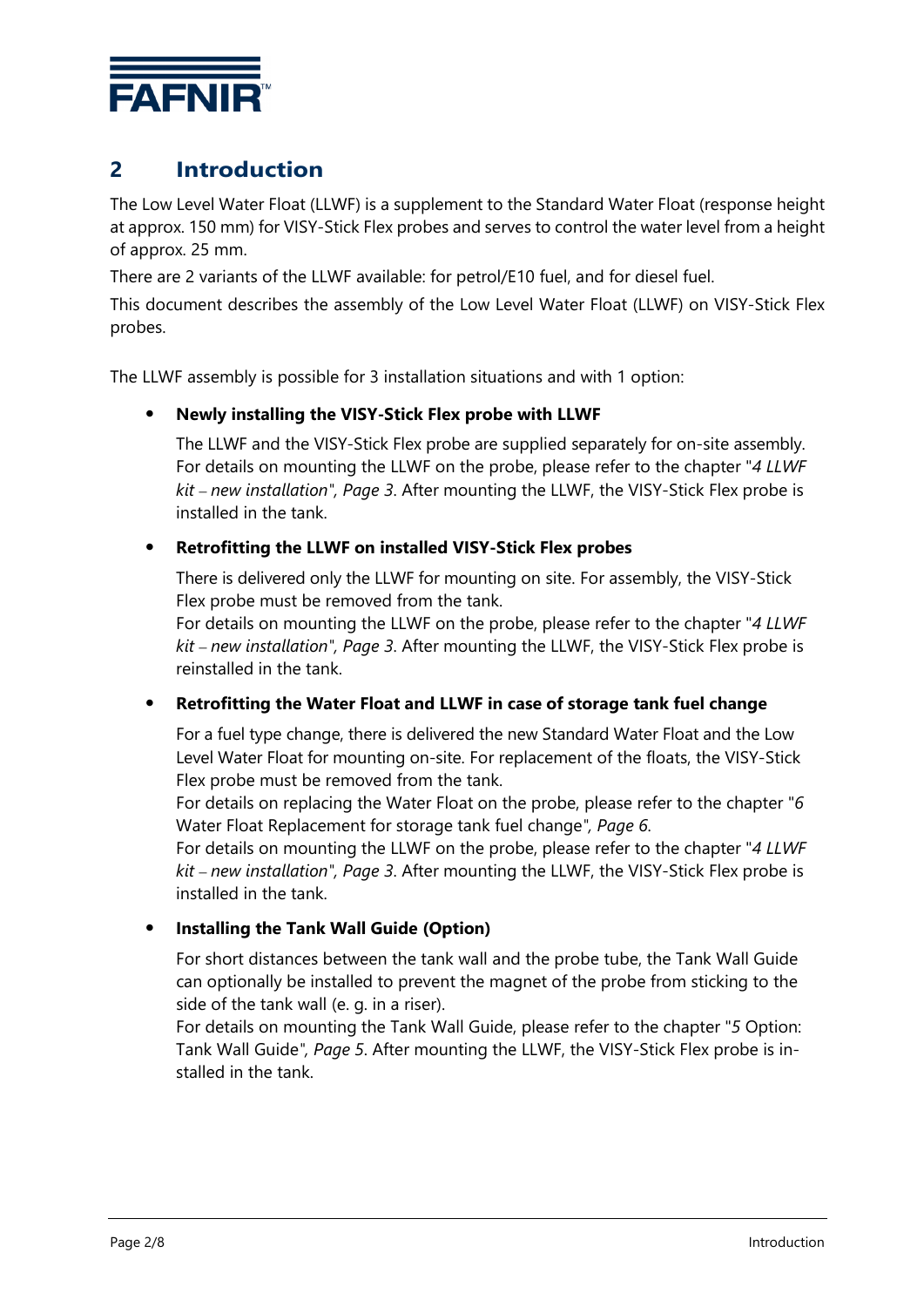

# <span id="page-4-0"></span>**3 Recommended Tank Opening Sizes**

The VISY-Stick Flex probe has a weight and a magnet on the probe's foot to provide stability. It is suitable for use in a wide range of liquids and with or without water detection. The VISY-Stick Flex probe with Standard Water Float requires a tank opening with at least 1-½" BSP thread. The 2" reducer is delivered only, if a VISY-Density module is part of the delivery. The Low Level Water Float requires a tank opening of at least 4", or the LLWF must be installed inside the tank. Table 1 lists the recommended tank openings required for the VISY-Stick Flex probe with the Standard Water Float and with the optional Low Level Water Float.

| <b>Water float</b>    | <b>Water Float OD</b><br>Inch (mm) | <b>Recommended Tank Opening Size</b> |     |
|-----------------------|------------------------------------|--------------------------------------|-----|
| <b>Type</b>           |                                    | inch                                 | mm  |
| Standard Water Float  | 1.7(43)                            |                                      | 50  |
| Low Level Water Float | 3.8(96.52)                         |                                      | 100 |

Table 1. Dimensions of the tank opening for VISY-Stick Flex probes

# <span id="page-4-1"></span>**4 LLWF kit – new installation**



- 1. Remove the LLWF housing and the two-piece adapter from the shipping carton.
- 2. Slide the LLWF housing over the VISY-Stick Flex probe weight (view 1 and 2 in [Figure 2\)](#page-5-0).
- 3. Place half of the adapter around the Water Float. Take the remaining half of the adapter and place it around the opposite side of the Water Float. Be sure to align the pins and holes on the two adapter halfes. Once aligned, squeeze the two halves together (view 3 and 4 in [Figure 2\)](#page-5-0).
- 4. Slide the adapter with the Water Float into the top of the LLWF housing until the six latches around the adapter snap into the top of the LLWF housing (view 5 in [Figure 2\)](#page-5-0). This is to fix the Water Float and the adapter in the LLWF housing.

Figure 1: LLWF Housing and Adapter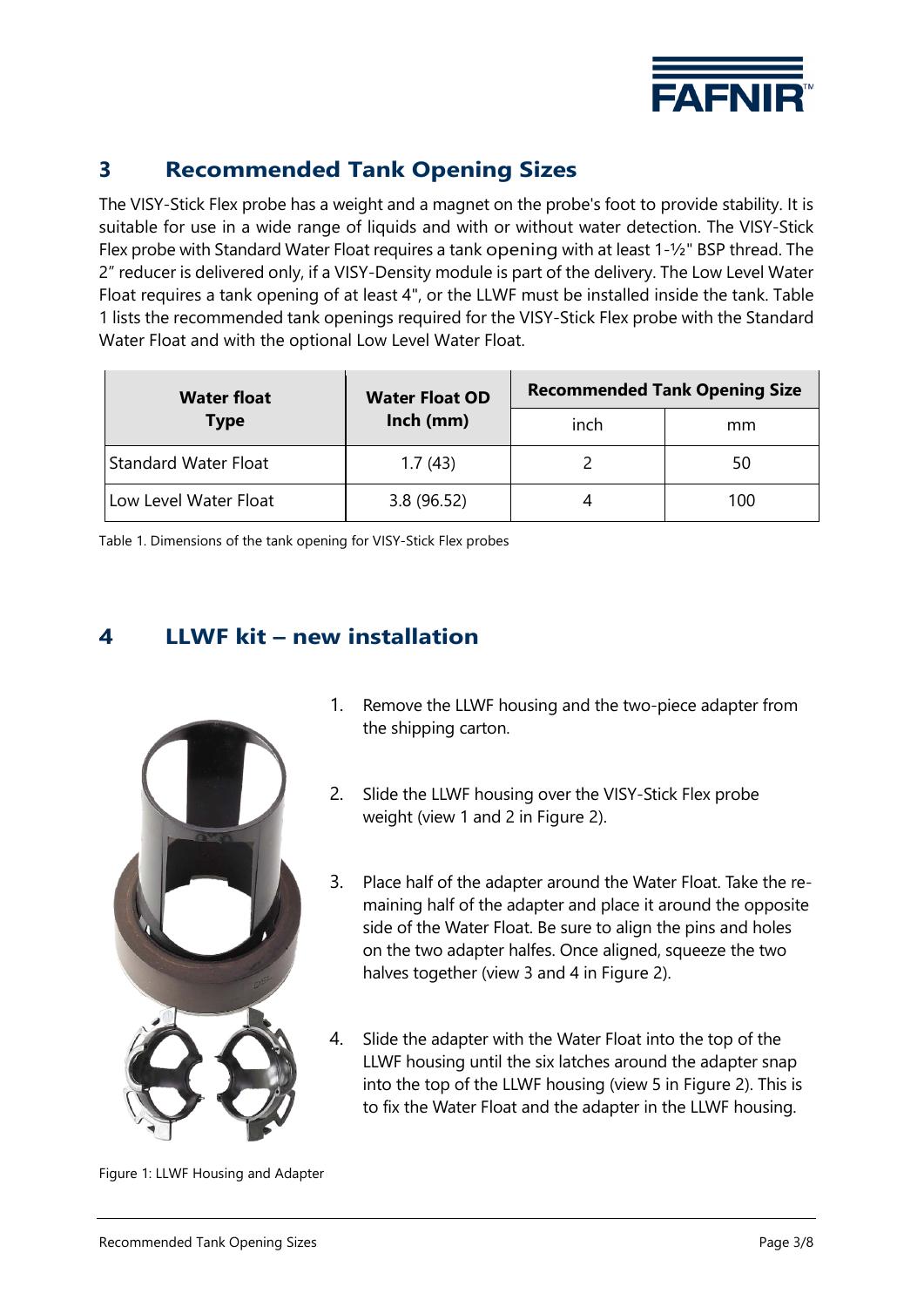



<span id="page-5-0"></span>Figure 2: Mounting the LLWF kit

5. Check the six latches on the adapter to ensure they are fully seated under the flange of the LLWF housing. Failure to do so could result in loss of the Low Level Water Float (see [Figure 3\)](#page-5-1).



Figure 3: Correct Adapter Latch Position Under LLWF Housing Flange

- <span id="page-5-1"></span>6. Pull up the adapter. The adapter should not separate from the LLWF housing.
- 7. Gently lower the LLWF assembly down against the weight (view 6 in [Figure 2\)](#page-5-0). Notice the six standoff pins beneath the adapter that prevent the float from contacting the weight. The assembly of the LLWF is completed.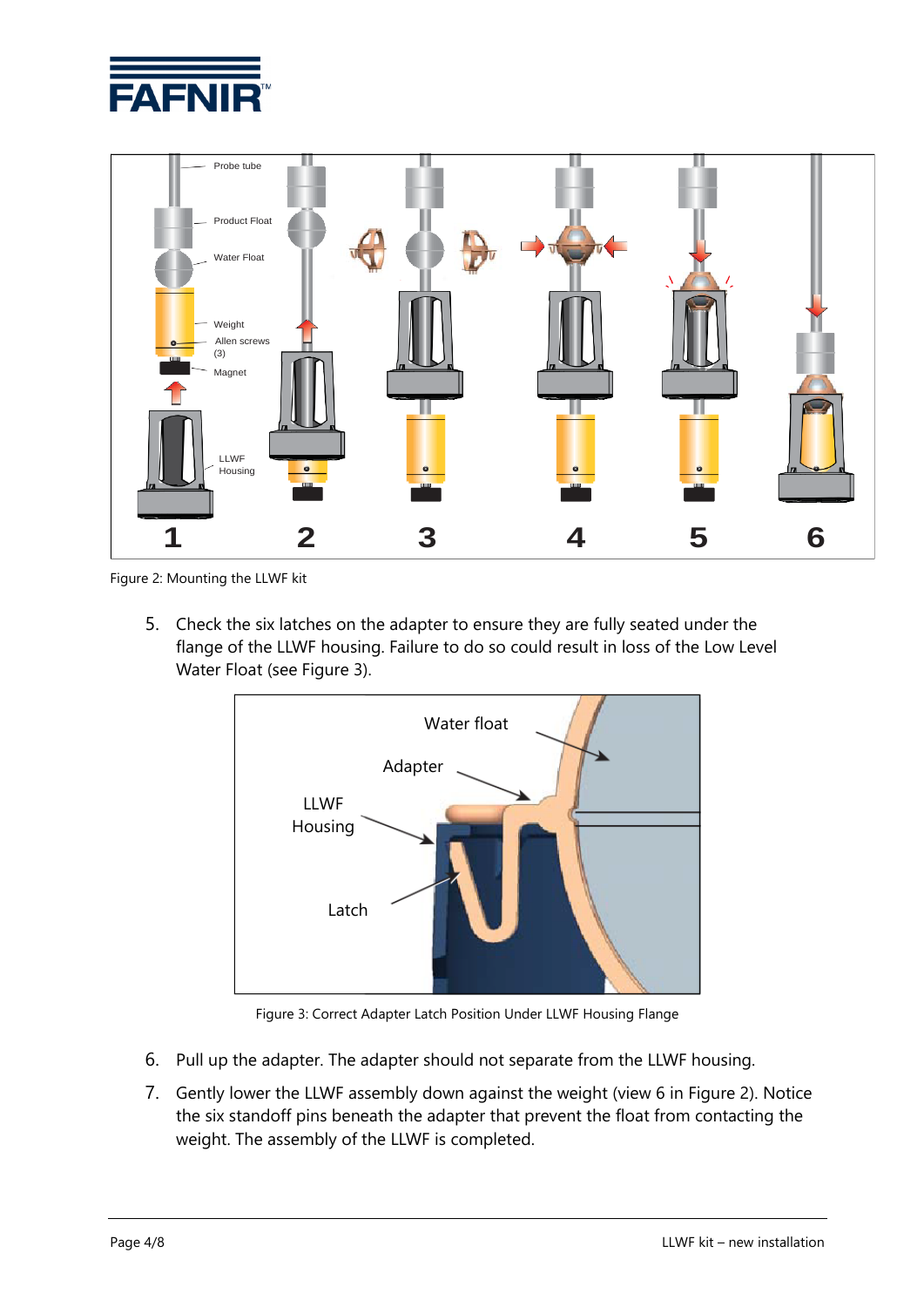

# <span id="page-6-0"></span>**5 Option: Tank Wall Guide**

*For small distances between the tank wall and the probe tube, the Tank Wall Guide can optionally be installed to prevent the magnet of the probe from sticking to the side of the tank wall (e.g. in a riser).* 



*The LLWF kit must be installed before installing the Tank Wall Guide.* 

 $\mathbb{Q}$ *When mounting the probe tube with screw-in unit and additional riser in the tank, a felt resistance between the Tank Wall Guide and the riser pipe is normal.*

- 1. Remove the existing black cup from the magnet beneath the VISY-Stick Flex probe's weight. Be careful not to damage the magnet in doing so.
- 2. Remove the Tank Wall Guide (see Figure 4) from the shipping carton.



Figure 4: Tank Wall Guide

3. Slide the cup of the Tank Wall Guide onto the magnet ensuring the three flanged extensions of the cup snap over the top of the magnet. The assembly of the LLWF is completed.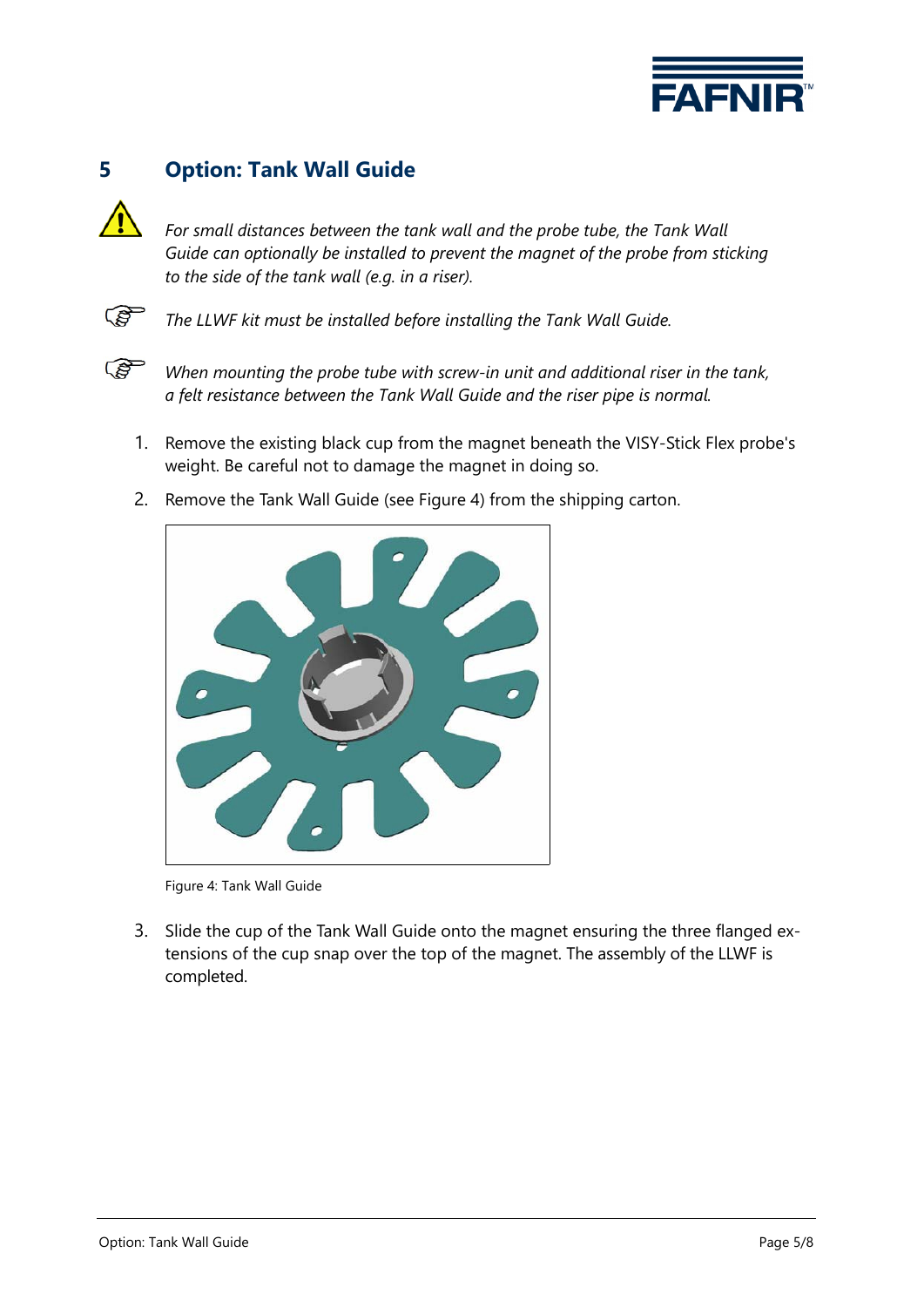

# <span id="page-7-0"></span>**6 Water Float Replacement for storage tank fuel change**

*In case of a change of the stored fuel, the existing Water Float of the VISY-Stick Flex probe must be replaced by a Water Float for the new type of fuel.* 

1. Carefully uninstall the VISY-Stick Flex probe in the tank, see:

Technical Documentation VISY-Stick Flex Installation, Art. No. 350081.

- 2. Remove the new Water Float from the shipping carton.
- 3. Use a felt tip pen to mark the position with a line at the top of the weight on the probe tube and to mark the existing Water Float with an "X" (to distinguish it from the new Water Float).

<span id="page-7-1"></span>

Figure 5: Install the Replacement Water Float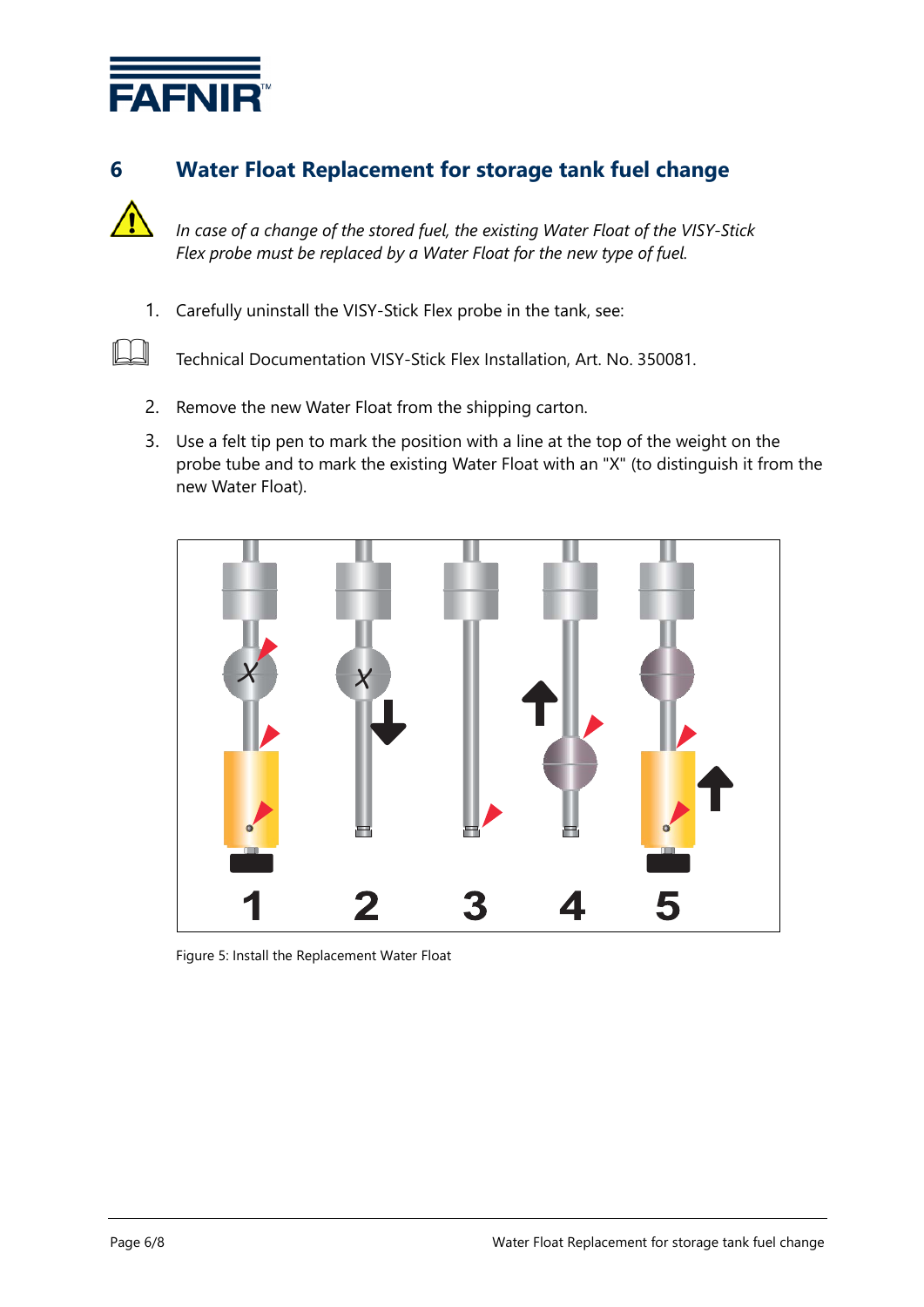

- 4. Loosen the 3 screws at the base of the weight with an 3 mm Allen key until the weight/magnet assembly can be removed from the probe tube (view 1 in [Figure 5\)](#page-7-1). Set the weight/magnet assembly aside being careful not to lose any of the 3 Allen screws from the weight or to damage the magnet.
- 5. Slide off the old Water Float of the probe tube and discard it (view 2).
- 6. The groove at the base of the probe tube is used to hold the Allen screws of the weight (view 3).
- 7. Take the new Water Float and slide it with the "Top" mark upwards onto the probe tube (view 4).



*Observe the installation direction of the float, the marking "Top" must point upward!*

- 8. Slide the weight/magnet assembly onto the probe tube as far as it will go (view 5). If a line was marked on the probe tube at the top of the weight, the weight should now touch the line.
- 9. Loosen the 3 Allen screws to ensure the weight is completely inserted in the tube. Carefully tighten the Allen screws until they are snug. Firmly pull on the weight again to ensure it is securely attached to the probe tube. The assembly of the LLWF is completed.



*The end of the probe tube must be fully inserted into the weight for the Allen screws to align properly with the groove in the tube. Otherwise, there is a risk that the weight/magnet assembly may separate from the probe tube.*

## <span id="page-8-0"></span>**7 Installation and Removal of the VISY-Stick Flex probe**

For details on installing and removing the VISY-Stick Flex probe, see:



Technical Documentation VISY-Stick Flex Installation, multilingual, Art. No. 350081.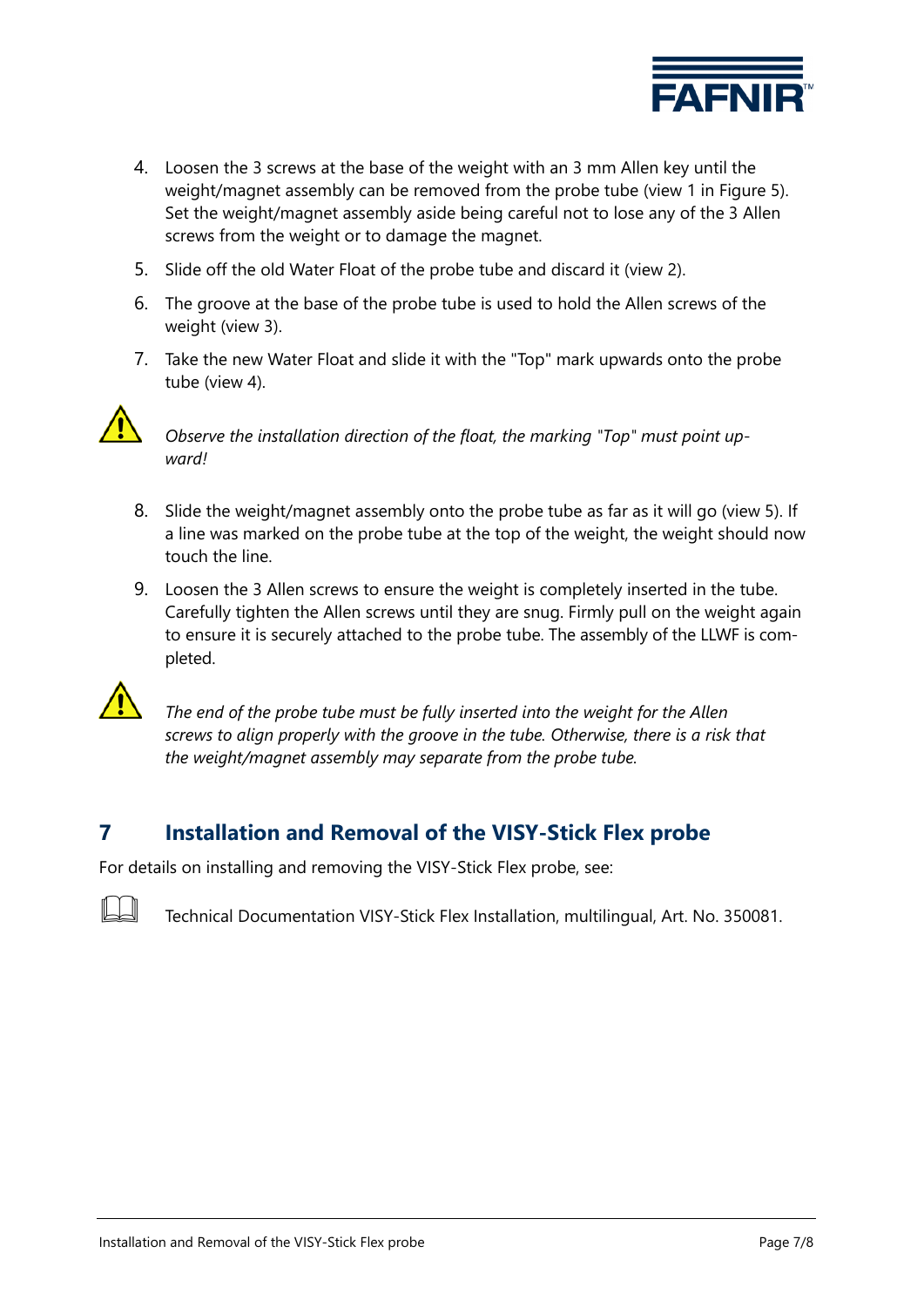

# <span id="page-9-0"></span>**8 VISY-Command Setup Procedure**

The measurement evaluation unit is adapted to the new components by using the software VISY-Setup. With VISY-Setup the corresponding parameters of the VISY-Stick probe are entered in the menu item "Probes [F4]", e.g. data of the new type of fuel or adjustment of the alarm values (water alarm). For details on configuring see the Technical Documentation VISY-Setup.

# <span id="page-9-1"></span>**9 Water Float Combinations**

| <b>Fuel</b>   | <b>Associated Water Float Variants</b> |        |
|---------------|----------------------------------------|--------|
|               | Standard Water Float for Gasoline/E10  | 908483 |
| GASOLINE/E10  | Low Level Water Float for Gasoline/E10 | 908784 |
|               | <b>Standard Water Float for Diesel</b> | 908480 |
| <b>DIESEL</b> | Low Level Water Float for Diesel       | 908785 |

Table 1: Water Float Combinations

# <span id="page-9-2"></span>**10 Related Manuals**

 $\Box$  Technical Documentation VISY-Stick Flex Installation, multilingual, Art. No. 350081



Technical Documentation VISY-Command VI-4, Art. No. 207184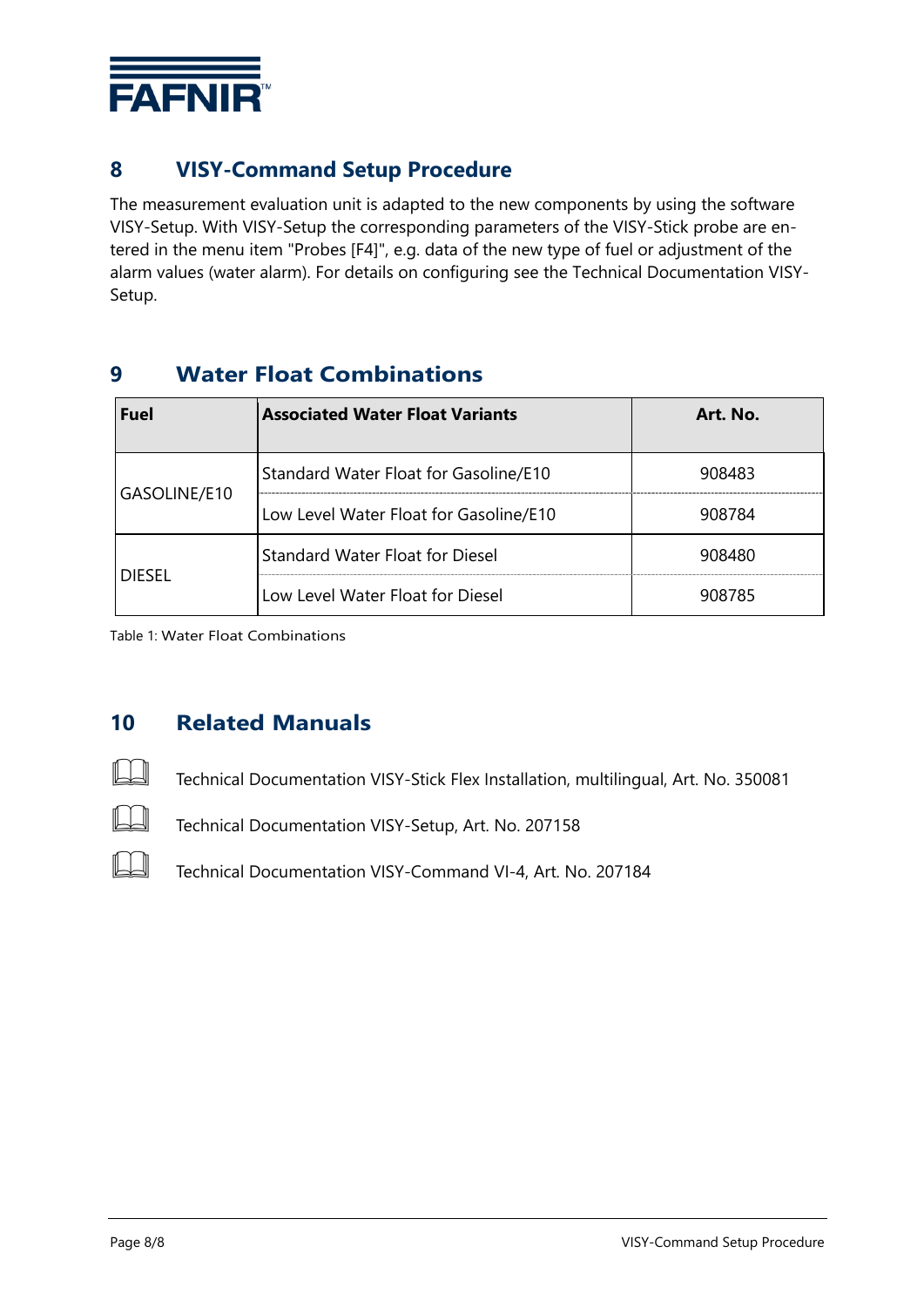